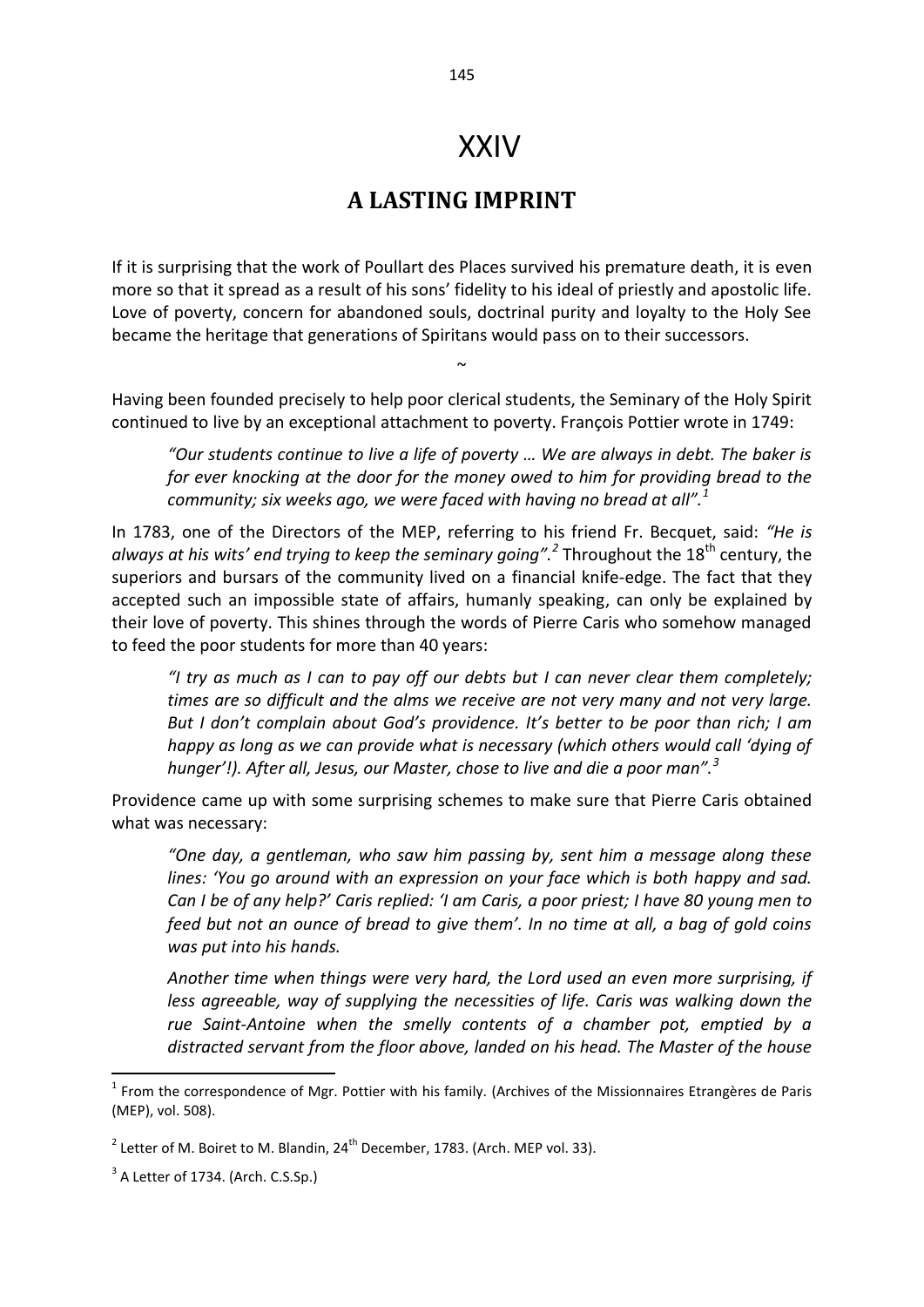*was highly embarrassed and full of apologies. He said to him: 'Here are 500 francs for the Spiritans; that's the fine I would have been given if you had reported me to the police!'. The good Lord and the good Fr. Caris managed to raise money for the poor scholars in a surprising variety of ways!".<sup>1</sup>* 

One day, when both the butcher and the baker refused to give any further credit to the Spiritans, Fr. Caris spent the whole morning in the streets of Paris and finally came back to the house empty-handed. At midday, the community went to the refectory as usual, said the grace before meals and followed it immediately with grace after meals because there was nothing to detain them on the table. They filed out of the refectory and went to visit the Blessed Sacrament in thanksgiving, as was their custom, and while they were there, an abundance of food suddenly turned up from different sources. So the community returned to the dining hall and after an unusually good dinner, they sang the *Te Deum* together. Later that afternoon, enough money arrived to pay off their outstanding debts.<sup>2</sup>

Even though they took no vows, the sons of Poullart des Places followed a very strict practice of poverty. In his last will and testament, Fr. Becquet, the Superior General wrote:

∞

*"I declare that my personal habit, underwear and old clothes, as well as the furniture, and books that will be in the room where I shall die in the Seminary, will all belong to the Community, according to the custom of the said Seminary".<sup>3</sup>* 

Fr. Jacques Lars, who was the bursar or superior of the Seminary of Meaux for 46 years, had *"a father's heart"* for the poor and abandoned people. In providing for the poor scholars, he followed the example of Poullart des Places: *"By using what he had wisely, by saving money where he could and avoiding unnecessary expenses, he was able to provide for a large number of young students; without him, they would have had to terminate their studies for the priesthood".* By the time he died in 1782, most of the priests in the diocese of Meaux, who had passed through the Seminary of the Holy Spirit, were indebted to Fr. Lars for being able to continue with their preparation for ministry.<sup>4</sup>

The example given by the directors of the Seminary often made a lasting impression on the students. A missionary in Guiana wrote to Fr. Becquet:

*"I only wish that we priests in Guiana were one heart and one soul and not obsessed with what is "mine" and what is "yours". It would be wonderful if we could be like you, the Fathers of the Seminary, living in a community with a bursar who would give us exactly what we needed, and would present an exact expense account at the end of the year to the missionaries".<sup>5</sup>* 

Both the archives of the Company of Mary and those of the Missions-Etrangères de Paris witness to the spirit of poverty that so many Spiritans took with them from their seminary

1

<sup>1</sup> G. Goyau: *"La Congrégation du Saint-Esprit » ,* Paris, 1937, p. 28.

<sup>&</sup>lt;sup>2</sup> Archives C.S.Sp.

<sup>&</sup>lt;sup>3</sup> Archives C.S.Sp.

<sup>4</sup> *"Almanach historique de Meaux",* 1783.

 $<sup>5</sup>$  Letter from Fr. Lanoë, November 6<sup>th</sup>, 1784.</sup>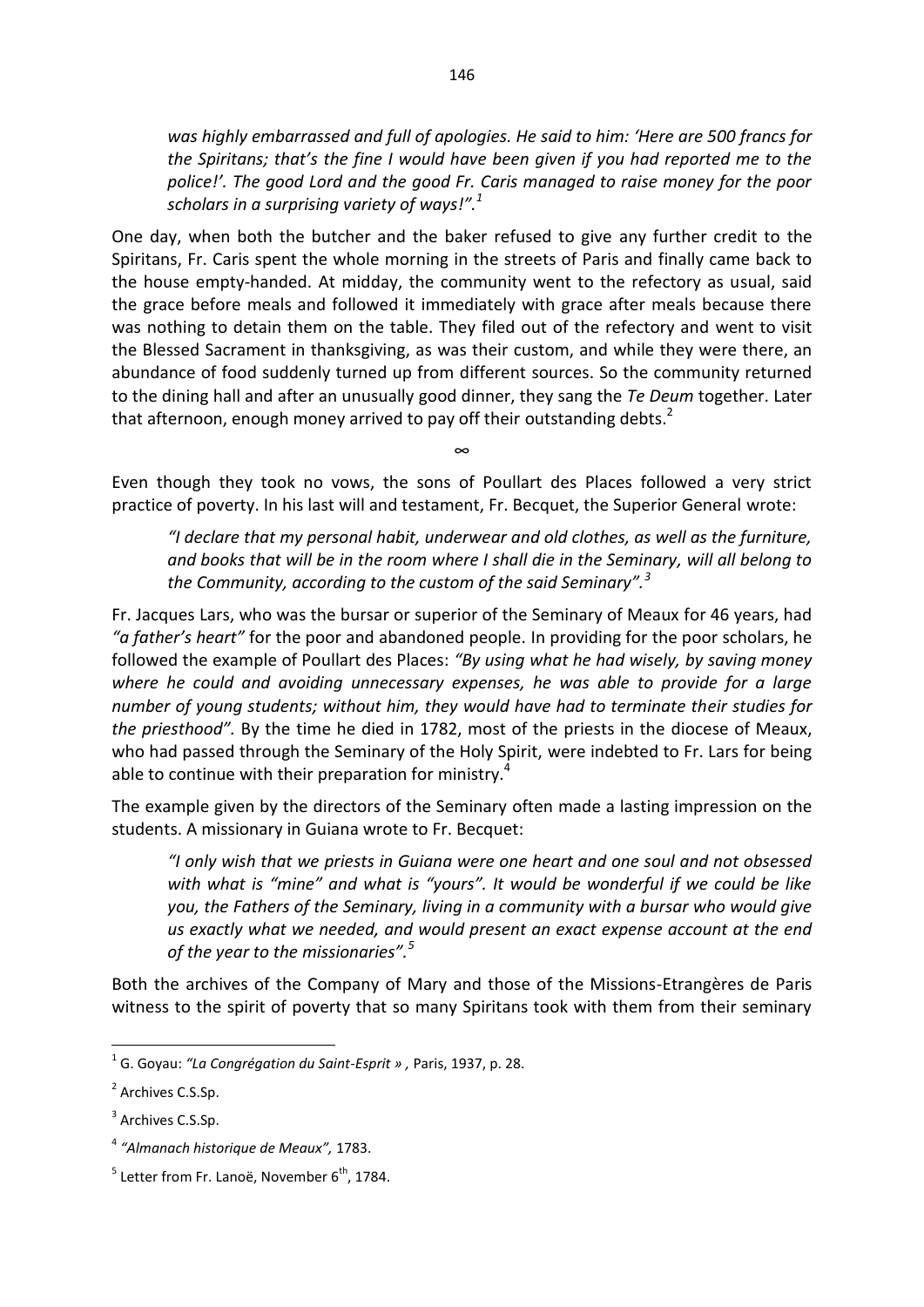when they were posted to different missions. As a student, and then as a director, Joseph Hédan spent 20 years in the seminary of rue Lhomond. He devoted the rest of his life to the poor in the Hospital of La Rochelle.

*"He was extremely mortified; he loved the poor and wanted to be poor himself. When he was close to death, he only had one ecu and six livres to his name and he gave those away to a poor man. He used to say that he was born poor, lived poor and wanted to die poor. At his request, he was buried alongside poor people".* 

A missionary, who lived austerely himself, tells us of the heroism with which Mgr. Kerhervé, the Vicar Apostolic of Su-Tchuen, practised poverty:

*"We lived together for more than a year and everything he did spoke of poverty. He had one very old soutane and only wore shoes when he was presiding at the altar. He wrote many books for the education of young people and his greatest joy was in teaching catechism to the children, especially those who had been written of as 'stupid'".* 

In the end, he died at sea, on his way to prevent a threatened massacre of some Siamese seminarians:

*"As he was leaving, I did everything I could to make him take some of the money we had left, but he gave it to a student and instructed him not to return it to me until he had set sail. He kept absolutely nothing for himself because he wanted to die a poor man".<sup>1</sup>* 

Bishop Pottier chose these words for his Episcopal coat of arms; *"Ama nesciri et pro nihilo*  reputari" ('Love to live unknown and be reckoned as a nobody".)<sup>2</sup> He was regarded as a model of spiritual poverty, but he loved to joke about it:

*"We don't use our money to live a life of luxury: we live like the people around us – rice, herbs, occasional bits of pork, poultry if we are given some, and rice wine. Our clothes are such that if a poor Chinaman were to wear them, nobody would notice any difference. I have only three shirts to my name and they are all more than two years old. My bed is a mat, laid on a bunch of straw … The bishop's house could hardly be called a 'palace'; there is no gilding, tapestries or mirrors. The walls are made of mud, coated with lime. But this hard life has never made me sick and despite the poverty, I lack nothing. As long as we have the basic necessities, we will always be rich. It is only the first step which is painful. Apart from life and clothing, nothing else really matters".<sup>3</sup>* 

This last sentence reminds us of the text of the Spiritan Rule: *"Habentes alimenta et quibus tegantur, his contenti sint".* (Rules, Chapter II, 8.).

 $\frac{1}{1}$ Letter of Fr. Artaud, July 22 $^{\mathsf{nd}}$ , 1768. (Archives of the MEP, vol. 744, p. 868-876.

<sup>2</sup> *Imit.* L. I, ch. 11.

<sup>3</sup> *Nouvelles des Missions Orientales,* quoted by *Nouvelles Ecclesiastiques,* 1787, p. 102*.*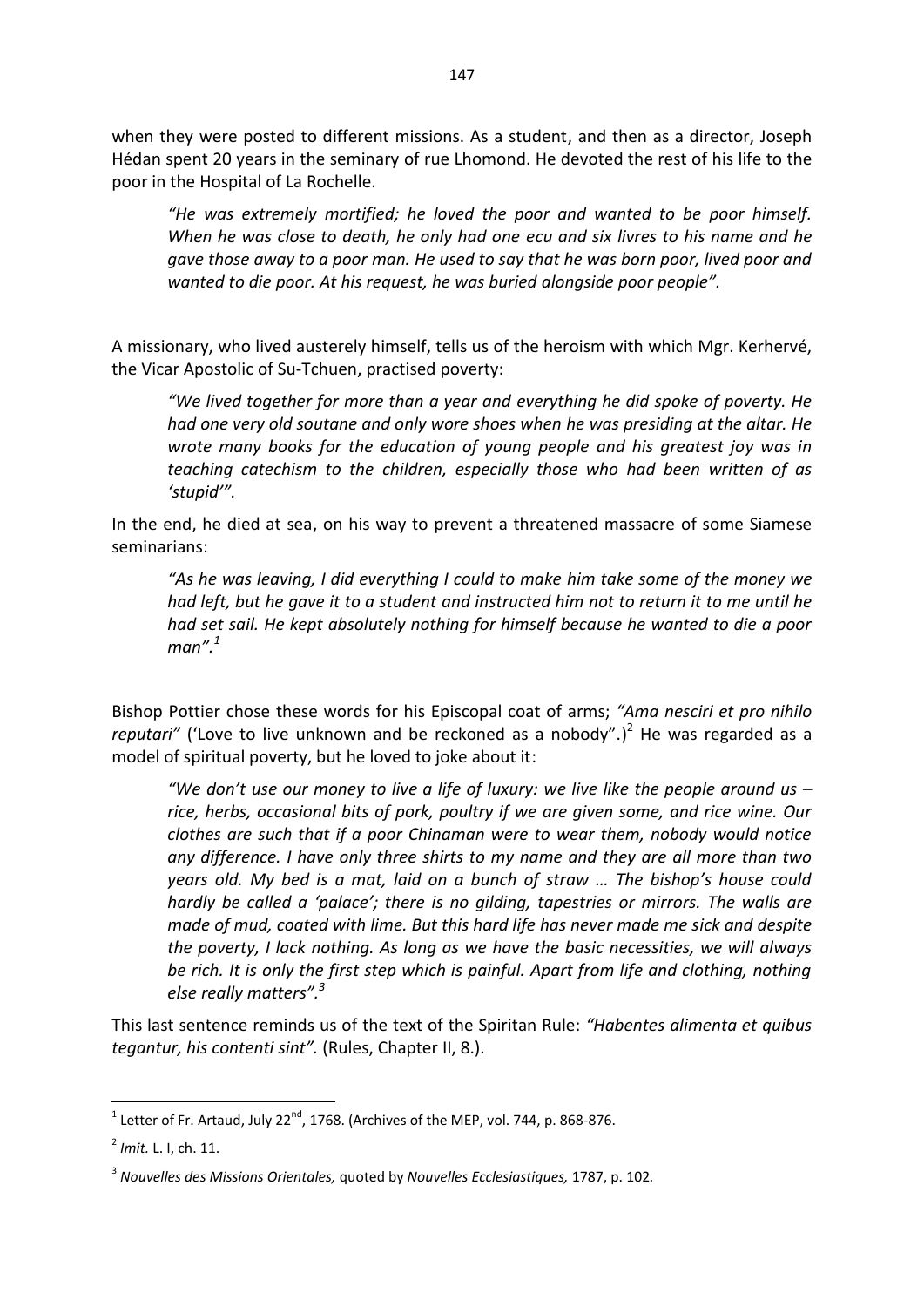The same love of poverty was typical of the Spiritans who went to work in America. Fr. Allenou de la Ville-Angevin, who had become the Dean of the Chapter of Quebec, lived a very poor life; he gave all the income from his benefice to the Bishop, asking that it should be used for charitable purposes.<sup>1</sup> Fr. Lanoë, a missionary in Guiana, wrote in a letter to the staff of the Seminary of the Holy Spirit in Paris:

*"When I had the privilege of being associated with your house, I did not think about appointments, retirement or any other temporal advantage; my only ambition was to cooperate with the plan of God. Jesus Christ, my Master was a lot worse off than I, but I prefer his poverty and the ignominy of his cross to all the riches and honours that this world has to offer".<sup>2</sup>*

There are other instances of former students of the Holy Spirit seminary referring back to their common formation in a spirit of poverty when disputes arose amongst them. For example, in 1820, the local government of the town of Saint-Xandre, close to La Rochelle, decided to cut the salaries of the Daughters of Wisdom who had run the local school and looked after the sick for more than a century. Because of this, their superior, Fr. Duchêne, decided to withdraw the sisters to their headquarters in Saint-Laurent-sur-Sèvre. But the parish priest of Saint-Xandre, Fr. Royer, begged him to change his mind. He wrote:

*"Remember, dear confrere, that the sisters' establishment at Saint-Xandre is one of the oldest, if not the oldest, of the Daughters of Wisdom. You and I were both trained in the Seminary of the Holy Spirit and whilst there, we acted as doorkeepers, doing the washing up and so on. The founders of the Missions of Saint-Laurent* (Grignion de Montfort) *and the Seminary of the Holy Spirit* (Poullart des Places) *were very close friends and both formed their disciples in a spirit of dedication, poverty and charity. Is it possible that a superior of Saint-Laurent, who was also a former student at the Saint-Esprit, would allow the oldest establishment of the Daughters of Wisdom to be dissolved for financial reasons?" <sup>3</sup>* 

To finish this brief account of the enduring Spiritan poverty of the followers of Poullart des Places, let us return to his most faithful disciple - Fr. Pierre Caris. This *"spiritual and temporal father" <sup>4</sup>* of the poor students came to be known as *"the poor priest".* When he was 72, he could no longer walk the streets of Paris. Because all those who knew him thought he was a saint, when his death was imminent, his confreres decided to prepare a vault where his body would rest under the community chapel. But when he heard this, Pierre Caris summoned two solicitors to the house. He wanted to follow the example of Poullart des Places and be buried in a common grave with the poor. So he dictated his last will and testament to make sure that his final wishes would be observed by his confreres: *"I want my burial to follow the normal custom of the House".<sup>5</sup>*

∞

**.** 

<sup>1</sup> *Bulletin des recherches historiques*, Quebec, vol. XIV, Sept. 1908, p. 265

<sup>&</sup>lt;sup>2</sup> Letter of November  $6<sup>th</sup>$ , 1784. National Archives.

 $3$  Letter of May 14<sup>th</sup>, 1720. (Archives of the Daughters of Wisdom). A few months later, Fr. Royer invited Fr. Gabriel Deshayes, the successor of Fr. Duchêne, to share the soup of *"a poor spiritan parish priest".* 

<sup>&</sup>lt;sup>4</sup> The words of François Pottier in a letter of 1749.

 $^5$  Mint. Cent., National Archives: XLVII, 158, December 2<sup>nd</sup>, 1756.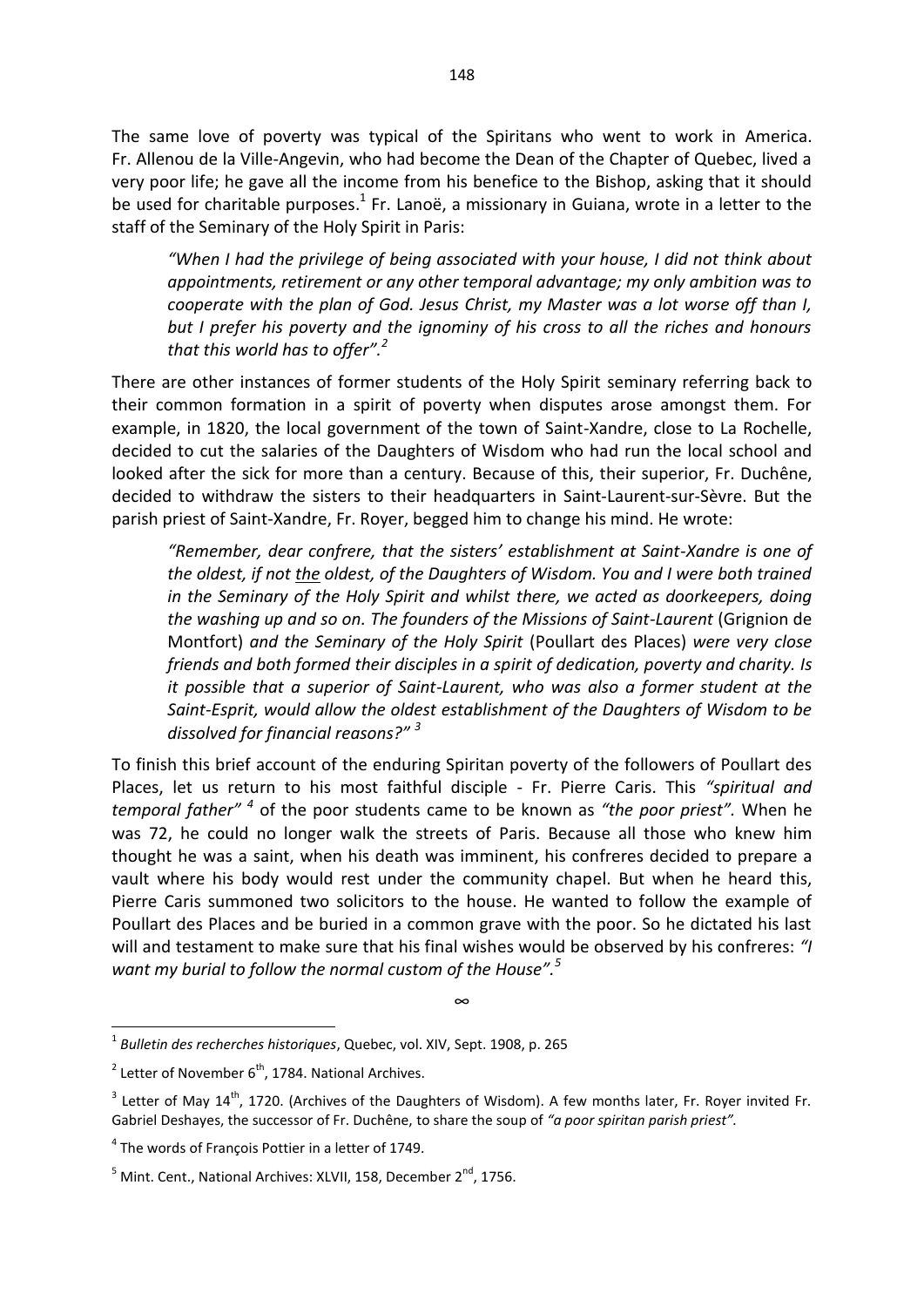There is no true apostolic commitment without an attitude of detachment that includes a deep love of poverty. In the last years of the XVII century, a priest of the order of Saint-Sulpice, Fr. Constant, gave this advice to those about to be ordained in the diocese of Autun:

*"A good priest will seek no other riches than God himself … He must be so free and forgetful of his own advancement that he will be ready to go to the ends of the earth if the Church so wishes. He will be willing to work in the poorest corner of the diocese, to remain a curate all his life or to serve in a penniless parish if the bishop thinks it important for the good of the diocese ... But such priests are very rare! The great majority of clerics who put themselves forward for ordination would rapidly withdraw if they thought they would be given such an appointment … It would be a wonderful thing if a bishop had 30 such men at his disposal. May it please God to bring us some priests like this".<sup>1</sup>* 

God seems to have answered this prayer through a rich young man, Claude-François Poullart des Places, who renounced all riches and honours so as to follow Christ more closely. He inspired his disciples with a love for the most obscure and abandoned works in the Church. The aim of his foundation was,

*"to form poor clerical students in the love of obedience and poverty. They would be ready, in the hands of their Prelates, for anything: work in hospitals, bringing the Gospel to the poor and even the infidels, ready not just to accept but to prefer the most humble and difficult appointments for which the Church has difficulty in finding workers".<sup>2</sup>* 

This beautiful text, a jewel of the Spiritan heritage, did not remain a dead letter. Sixty years after the death of Poullart des Places, Fr. Charles Besnard was able to write of the past students of the Seminary of the Holy Spirit:

*"Carefully trained in the functions of the sacred ministry and all the virtues necessary for a priest, they are well known for their degree of detachment, their dedication and their obedience. They devote themselves to the needs of the Church and their only concern is to be useful and work in its service. They can be found, in the hands of their immediate superiors and the local bishops, like a corps of auxiliary troops, ready to go anywhere and work for the salvation of souls, preferably in missionary work, either at home or abroad. They volunteer for the poorest places and for abandoned projects where nobody else wants to go. If they have to bury themselves in the depths of the country or work in some corner of a hospital, if they are asked to teach* 

 1 *"Des saints ordres et des obligations qui leur sont essentielles »,* Archives C.S.Sp. Cf. the Revue « Spiritus » no. 10, p. 48.

<sup>2</sup> Rule 1 of the "Regulae" : *"Sodalitium … pro fine habet in ecclesiasticae disciplinae zelo et amore virtutum, obedientiae presertim ac paupertatis, pauperes clericos educare, qui sint, in manu praelatorum, parati ad omnia, xenodochiis inservire, pauperibus et etiam infidelibus evangelizare, munia Ecclesiae infima ac laboriosa magis, pro quibus ministri difficile reperiuntur, non modo suscipere, sed etiam toto corde amare ac prae ceteris eligere ».* 

Francis Libermann was to add much later: *"We are nothing more than the down and outs of the Church; we take on what others have left behind".* (ND VII, p. 292).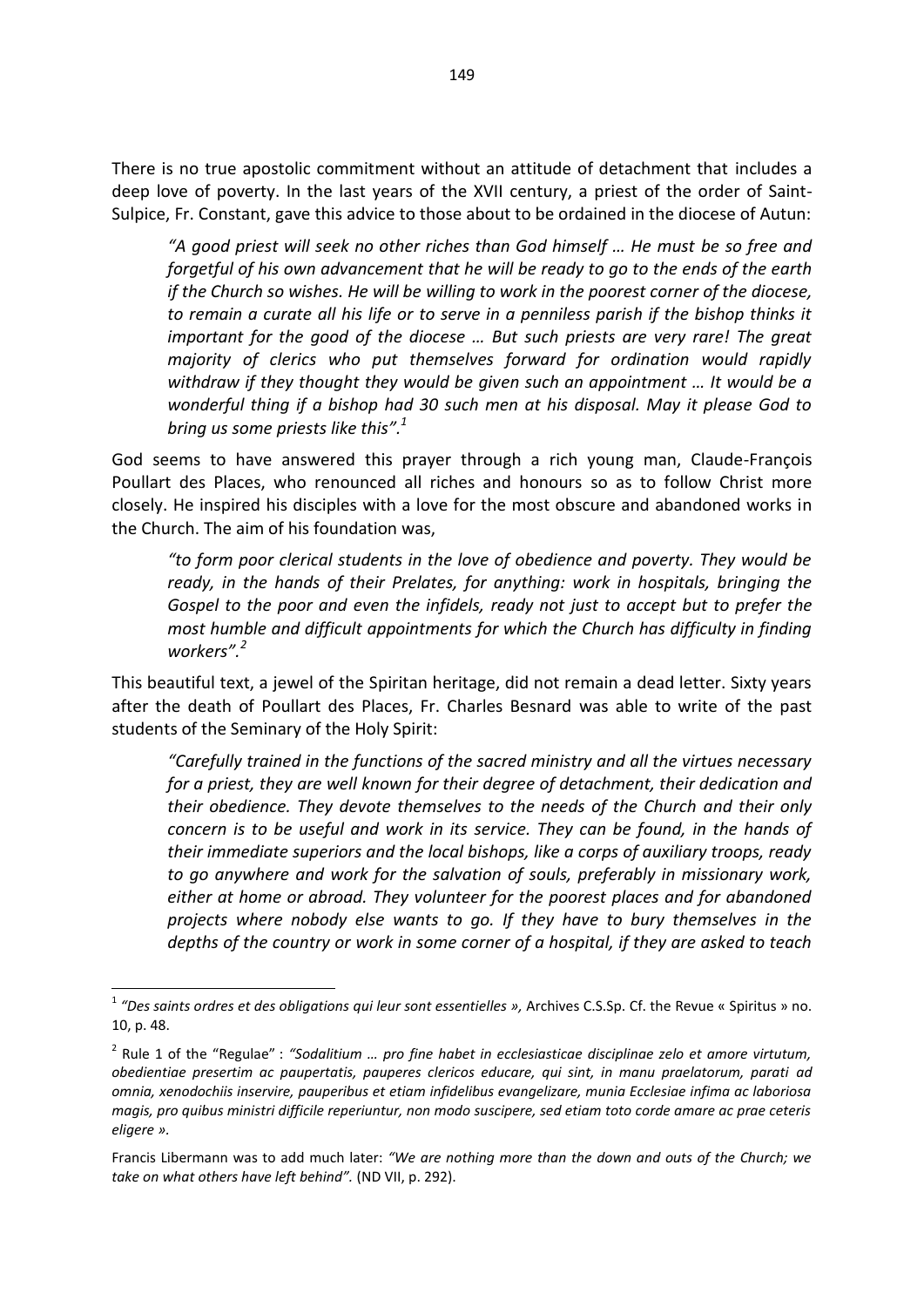*in a seminary or secondary school or travel to the extremities of the Kingdom of France, if they are faced with crossing seas and ending up on the other side of the world to seek souls for Christ, their motto remains the same: "We are here to do your*  will. Here I am – send me! (Isaiah VI, 8). $^1$ 

The Spiritans had also become famous for the quality of the theological education they gave to their students. Fr. Dorsanne recognised this, in his own way, by referring to them as *"the*  Gillotins of the Jesuits". The author<sup>2</sup> of a "A treatise on devotion to the Holy Spirit" (1734) said of the Seminary of the rue des Postes: *"There is nowhere in France where ecclesiastical students receive a better training".* François Pottier, the future bishop of Su-Chen, had already finished philosophy in his home town, Loches, when he presented himself to Fr. Bouïc for entry into the Seminary of the Holy Spirit, but he still had to re-start his studies in Logic. In a letter to his family, he repeated what one of his new directors had told him:

∞

*"Very few young men enter this Seminary without re-starting their philosophy. When you finally leave, you will not have a doctorate from the Sorbonne but you will probably be every bit as capable as those who are awarded such degrees".<sup>3</sup>* 

The Spiritans, following the wishes of Poullart des Places, continued to be educated *"following the principles of Roman and Catholic doctrine*" by Directors who were faithful to their Rules: *"They will avoid all doctrinal novelties; they will not teach opinions which are either too liberal or excessively severe; they will approve what the Church approves, and what the Church condemns, they will condemn".<sup>4</sup>* 

In a letter to Cardinal Castelli, the Prefect of the Propaganda, Fr. de l'Isle-Dieu told him that *"This Seminary on the rue des Postes and all those who have studied there since its inception have always been very attached to the Holy See as the centre of unity".<sup>5</sup>*

In the  $18<sup>th</sup>$  century, when people talked of theological "novelties", they were referring, above all, to Jansenism. The sons of Poullart des Places were always very opposed to this doctrinal tendency. As Pierre Thomas put it, *"Not one of them supported it; on the contrary, they nearly all fought against it either by their words or their writings".<sup>6</sup>* 

 1 Charles Besnard: Life of Grignion de Montfort, p. 107.

<sup>&</sup>lt;sup>2</sup> A hermit living at the Abbey of Sept-Fonts.

<sup>3</sup> L. Guiot: *"La vie et apostolat de Mgr. Pottier »,* Paris, 1892, p. 71.

<sup>&</sup>lt;sup>4</sup> "Ab omni novitiate doctrinae discipulous suos arceant, opiniones laxiores pariter et rigidores ne doceant; quod *probat Ecclesia, et ipsi probent; quod damnat, damnent ».*

 $5$  Letter of June  $5^{th}$ , 1769, published by David: pp. 43-44.

 $<sup>6</sup>$  Letter to a Prelate (1734). Arch. C.S.Sp.</sup>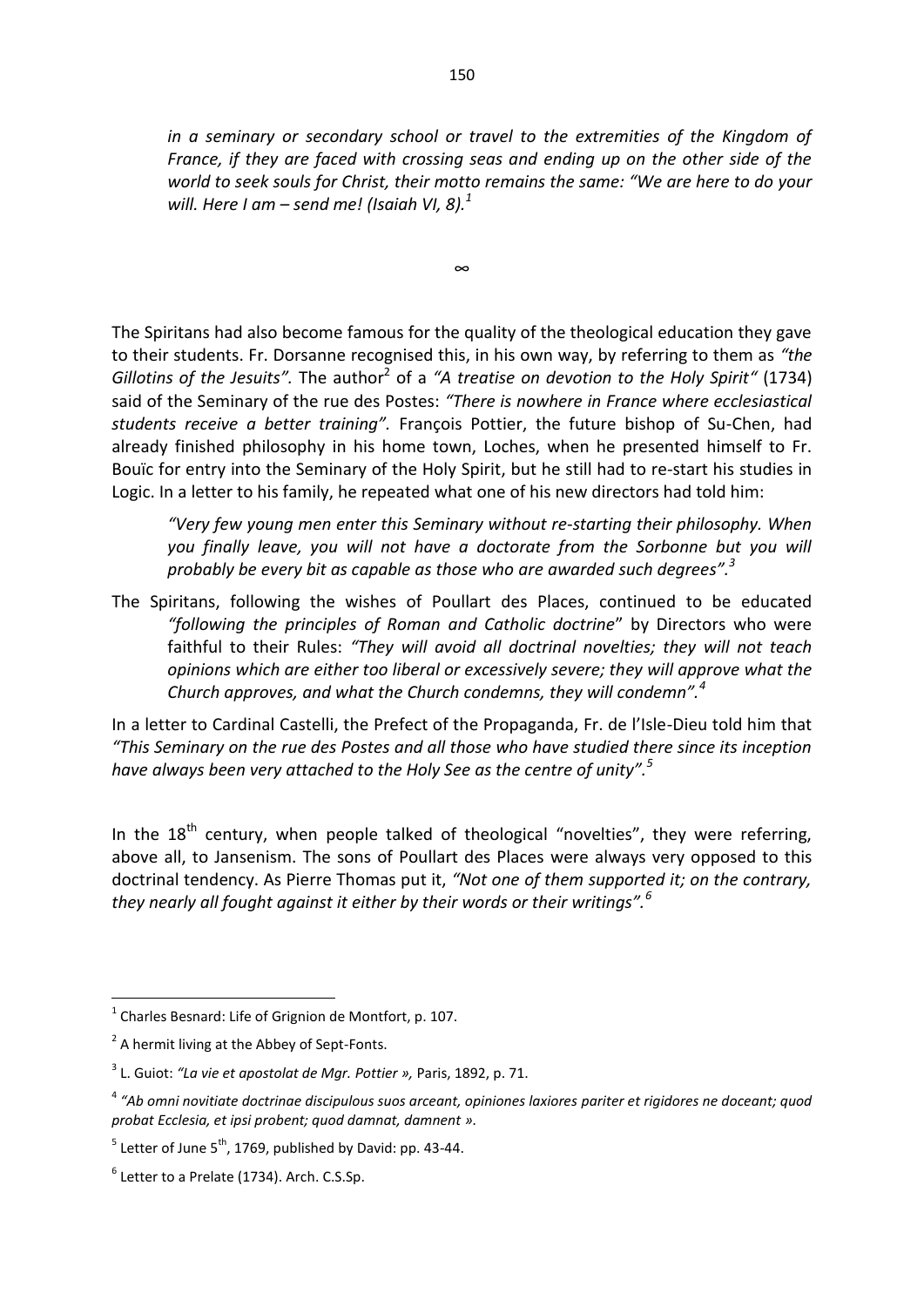These disputes had dramatic effects for some of the young clerics. Before he became a bishop, Mgr. Armand Lefebvre, the Vicar Apostolic of Cochinchina, gave a startling account of the history of his vocation:

*"You can't imagine how many problems I had before ordination, and several times, I began to lose hope of ever getting there. Some of my relations, who were rich in the eyes of the world rather than in the eyes of God, did all they could to make me commit myself to a group which had horrified me since my early days. I felt I had no option but to move away from Paris. But the Lord had pity on me and led me to the security of the Seminary of the Holy Spirit"<sup>1</sup> .* 

These were not just words of gratitude to the successors of Poullart des Places; they also show the high reputation that his seminary enjoyed.

So despite the lack of university degrees, the Spiritans were well prepared by the length and quality of their studies to become professors of philosophy and theology. A good number of those who went to Canada or the Far East were asked to teach in the seminaries. Even in France, bishops turned confidently to Fr. Bouïc or Fr. Becquet for their staff. To encourage François Pottier to restart his studies in Logic, one director said to him: *"Our students are highly regarded everywhere. Quite often, we are asked for professors of theology and philosophy without any preliminary examination, because the bishops know and esteem the place where these young priests have been trained".<sup>2</sup>*

When the 'subjects' came from their own dioceses, the bishops were able to contact them directly and their invitation to serve on the seminary staff could sound more like an order than a request. In January 1768, Fr. Liscoat, a young priest from the diocese of Quimper, received the following message from his bishop, Mgr. de Cuillé:

*"We need you to fill a vacancy in the seminary of Quimper; such is the urgency of this request, that I am sending you 200 livres to cover the expenses of your journey. It is not without hesitation that we are asking this of you because we know very well that the Seminary of the Holy Spirit will find it difficult to replace you, but our need is at least as great as theirs. The Superior of the Seminary will understand that as you are from my diocese, I will have the first call on your services".<sup>3</sup>*

In 1737, Cardinal de Bissy, the successor of Bossuet in the diocese of Meaux, and Mgr. d'Hallencourt, the bishop of Verdun, both asked the Spiritans to take over the direction of their seminaries to protect the young students from the influence of Jansenist professors. This was another reason why the editors of the "*Nouvelles Ecclésiastiques"* (a Jansenist publication) had such a low opinion of what they called the "Bouïcs*"* or the "Bouîques": they described them as *"uncivilised clerics, swept up from the dregs of society and fed and educated by the Jesuits. To show their gratitude, these men had lowered themselves to the most grovelling dependence on the Jesuits".<sup>4</sup>* The same Jansenist journal also accused the

 $\frac{1}{1}$  Letter to M. Collet, January 15<sup>th</sup>, 1743. (Archives of the MEP, V. 741, p. 481.)

 $2$  Guiot, p. 71.

<sup>3</sup> Peyron: *"Notice historique sur le Séminaire de Quimper ».* Quimper, 1899, p. 74.

<sup>&</sup>lt;sup>4</sup> They used either the words "Bouîc" or "Bouy", but always pronounced them "Bouy". This was by way of a joke on the part of the Jansenists. The *"Supplément Jésuitique"* which was started by the Jesuits to oppose the Jansenist slanders in the "Nouvelles Ecclésiastiques", protested against the name "Bouics" being applied to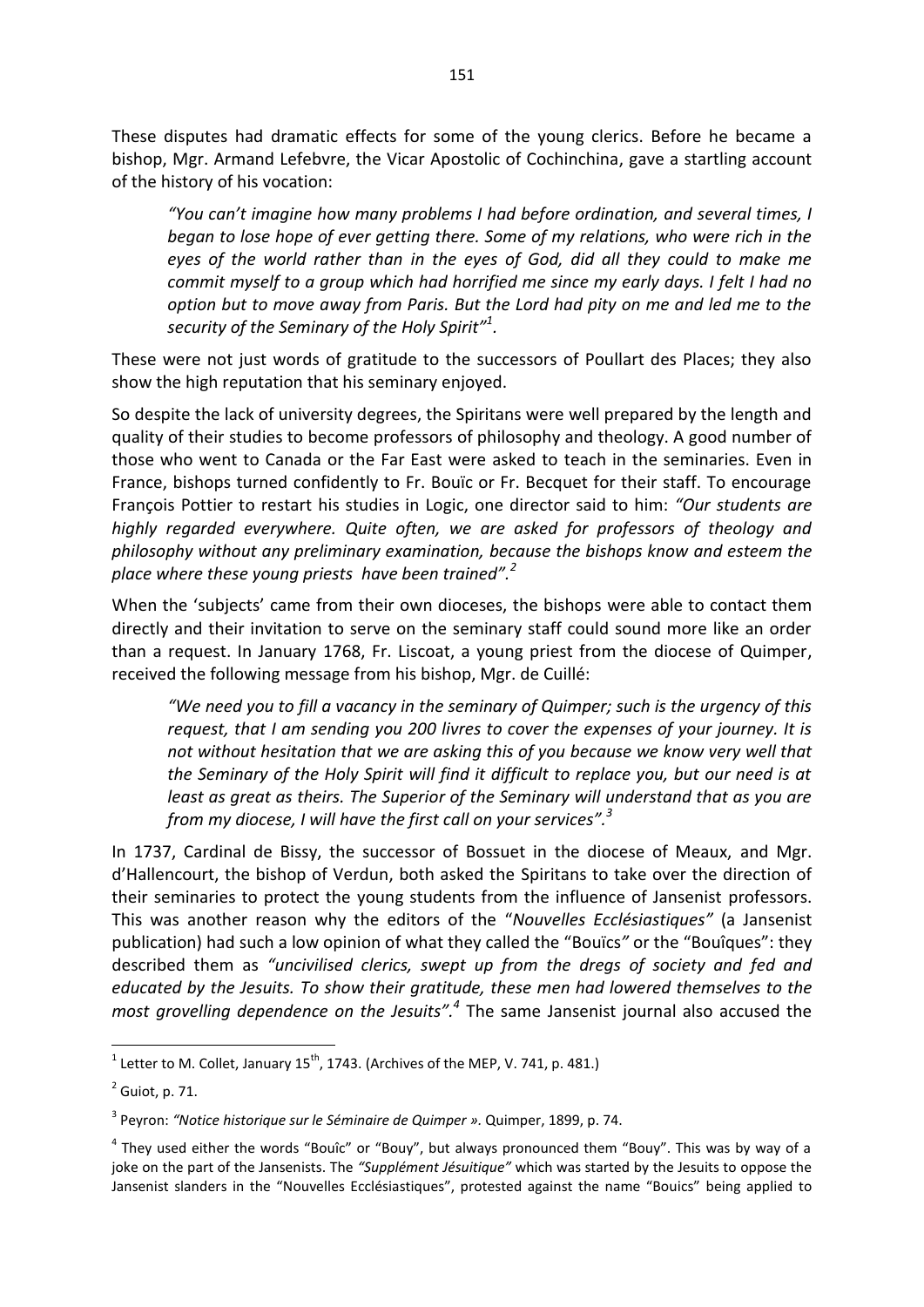Spiritans of supporting *"the most pernicious ideas regarding the infallibility of the Pope",*  and made fun of them by calling them *"the priests of the Immaculate Conception*", adding that "*their lectures and public theses were every bit as bad as those written by the Jesuits".*

∞

In 1761, one year before the decree suppressing the Jesuits, the Parliament of Paris closed down the theology courses in the Jesuit College of Louis-le-Grand. The directors of the Seminary of the Holy Spirit reacted in the same way as their founder would have done: rather than send their seminarians to the University, they decided to teach them philosophy and theology themselves. Their right to do this was strongly contested. The text of a letter from the Archbishop of Paris to the Procurator General, in defence of the Spiritans, gives the impression that some people would even like to have seen the Seminary itself suppressed:

*"The more I consider the suggestion that the seminarians of the Holy Spirit should follow the lectures of philosophy and theology in the University, the more I can see drawbacks in the plan … I am very conscious of your zeal for the good of Religion and the State, so I am sure that you must also have a great interest in preserving an establishment that is so advantageous to both". 1*

This intervention of Mgr. de Beaumont settled the affair and up to the Revolution in 1789, the Spiritan Seminary was the only one in Paris to have its own professors.<sup>2</sup>

Many Jansenists and Gallicans saw the Revolution as an opportunity to rid the Church in France of those Congregations which were most faithful to the Holy See. In the month of May, 1790, at the same time as the foundations of M. Olier and St. Jean Eudes, the community of Poullart des Places, was singled out by a monk of Marmoutiers for the attention of the lawyer Treilhard, the President of the Ecclesiastical Committee of the National Assembly:

*" Within the Church of France, there are three sorts of pharisaical preachers who have to be entirely eradicated to purify the old leaven and renew it. These preachers are the Sulpicians, the Eudists, and the Bouics, a mob who are ignorant, hypocritical, superstitious and fanatical, and their two great weapons are the Formula of* 

**.** 

*<sup>&</sup>quot;the priests of the Holy Spirit and the Immaculate Conception: Fr. des Places was the first superior of this community which is normally referred to as 'the Placistes'. Fr. Bouïc was only the third superior and he never*  gave his name to the community". (April 12<sup>th</sup>, 1746).

 $^1$  The quotation can be found in the National Library, in the deposit of Joly de Fleury, 390, file 4462. A letter of June  $7<sup>th</sup>$ , 1762. Mgr. Dosquet, the former bishop of Quebec, also wrote to the Procurator, Joly de Fleury, on August 21<sup>st</sup>, 1762: *"I have the honour of bringing to your attention that the Superiors and Directors of the Seminary of the Holy Spirit are still upset by the uncertainty that hangs over them. They are ready and will make it their duty to carry out the orders and intentions of the Court that they should send their students to the University".* The only explanation for this intervention must have been the fear that the Seminary itself was in danger of being closed down completely. But on December 22<sup>nd</sup> of the same year, Fr. Darragon wrote to Bishop Pottier: *"The Fathers of the Holy Spirit are giving lectures in their own Seminary and will continue to do so, unless they are obliged to send their seminarians to the University".* (Archives of the Missions Etrangères de Paris, Volume 25.)

<sup>2</sup> Delarc: *"L'Eglise de Paris pendant la Révolutions française»,* Tome I, p. 373.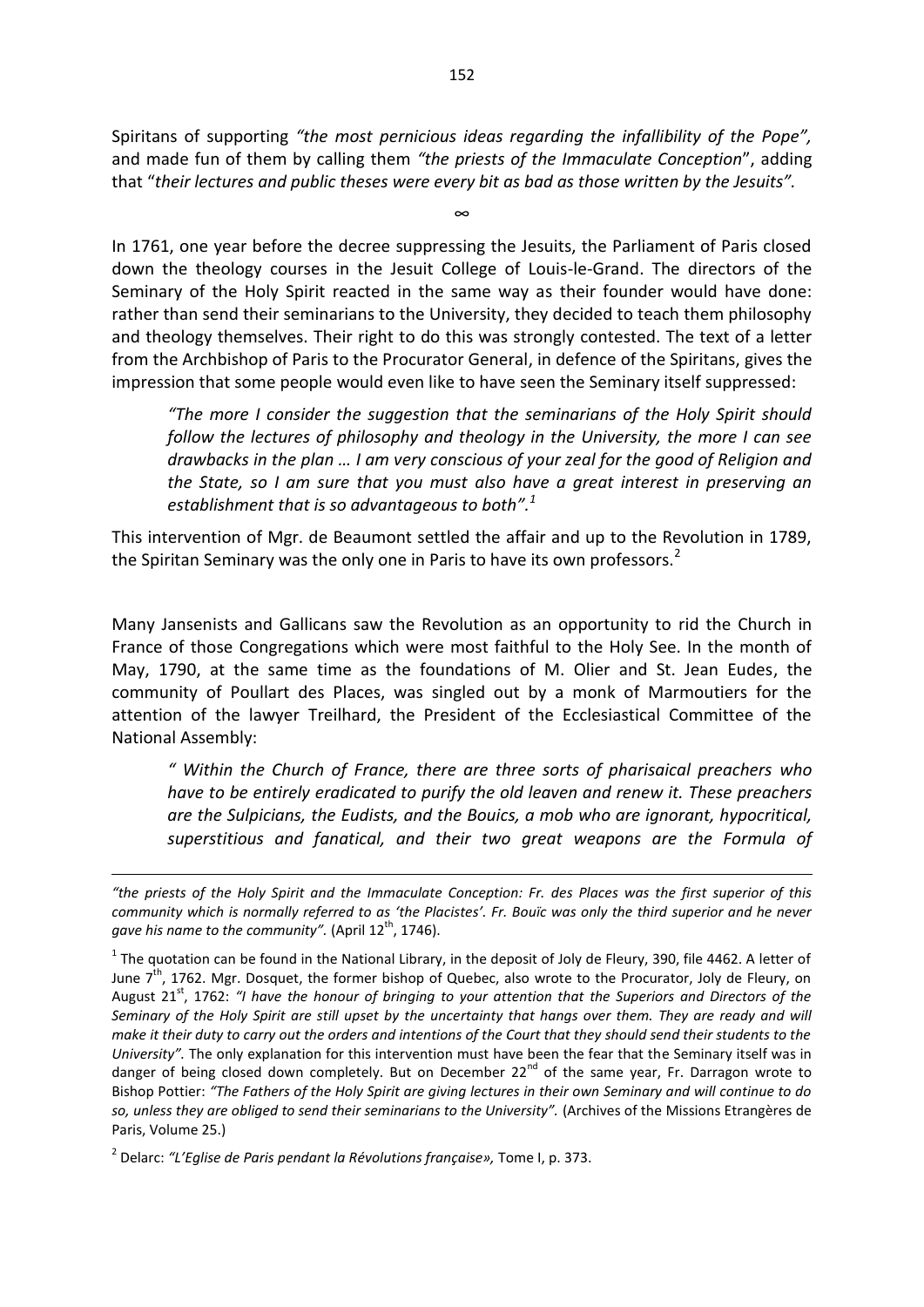*Alexander VII and the Constitution (Unigenitus) of Clement XI. These sources of scandal must be eliminated".<sup>1</sup>*

But the National Assembly could draw no such distinction between good and bad congregations: *"A truly free State must not allow any corporation to exist within its borders;*  therefore "they are all extinguished and suppressed". In its declarations of suppression on April 26<sup>th</sup> and August 18<sup>th</sup>, the Spiritans had the privilege of being named twice: under the name of the *'Fathers of the Holy Spirit',* who were placed after the *Sulpicians* and the *Nicolites,* and again under 'the *Bouics',* after the *Mulotins* and the *Priests of the Blessed Sacrament*. 2

∞

When the revolutionary tempest finally abated in France, the congregation of the Holy Spirit did everything it could to remain faithful to its traditions. Despite the protestations of several Apostolic Prefects, neither Bertout nor Fourdinier would agree to shorten the programme of studies for their seminarians. And fidelity to the Holy See reappeared with increased emphasis. Even though he wrote no books or articles, Fr. Mathurin Gaultier, professor of moral theology in the Seminary of the Holy Spirit (1834-1869), became an important figure in the history of theology. More than anyone else, it was he who rid the seminary manuals in France of their narrow rigorist approach which they had inherited from the Jansenists and the Gallicans. He also played an important part in the restoration of Gregorian chant and the Roman liturgy.

Somebody wrote that his room in the rue Lhomond was *"the Roman salon of Paris and, his library the arsenal of those defending the Holy See"*! Fr. Rohrbacher rented a room in the Seminary to work on the definitive text of his monumental work, *"The Universal History of the Catholic Church";* Fr. Bouix did likewise to write several works on canon law and launch the *"Revue des sciences ecclésiastiques";* Dom Pitra, the learned Benedictine whom Pius IX made a cardinal, Fr. Migne, the editor of "*Greek and Latin Patrology"* and a series of dictionaries were amongst those who made great use of the many rare books that were collected by the librarian of the Seminary of the Holy Spirit. The circle of Fr. Gaultier included many of the most ardent defenders of the prerogatives of the Pope: Dom Guéranger, the founder of the Abbey of Solemes, Mgr. Parisis, the bishop of Langres, Cardinal Gousset, the Archbishop of Reims and Louis Veuillot. Through his many relationships, Fr. Gaultier had a great influence on the religious books that were being published in Paris: in his youth, they were very Gallican, but by the time he died, they were more or less Roman.<sup>3</sup>

In 1701, Claude Poullart had sacrificed the wishes of his parents to the demands of his call from God. The dreams of M. and Mme. des Places were not realised in their own lifetime;

∞

**.** 

 $1$  Letter of J. de la Martinière, (National Archives, D XIX, 14).

 $2$  Delarc: Volume II, pp 82 and 220.

<sup>&</sup>lt;sup>3</sup> "Fr. Gaultier, General Assistant of the Congregation of the Holy Spirit", from a series of articles published in Le *Monde* by Fr. V. Davin, Paris 1869. According to the author, as a reward to the Spiritans for the part they had played in the doctrinal struggle, headed by Fr. Gaultier, they were asked by Pope Pius IX to open the French Seminary in Rome in 1853.